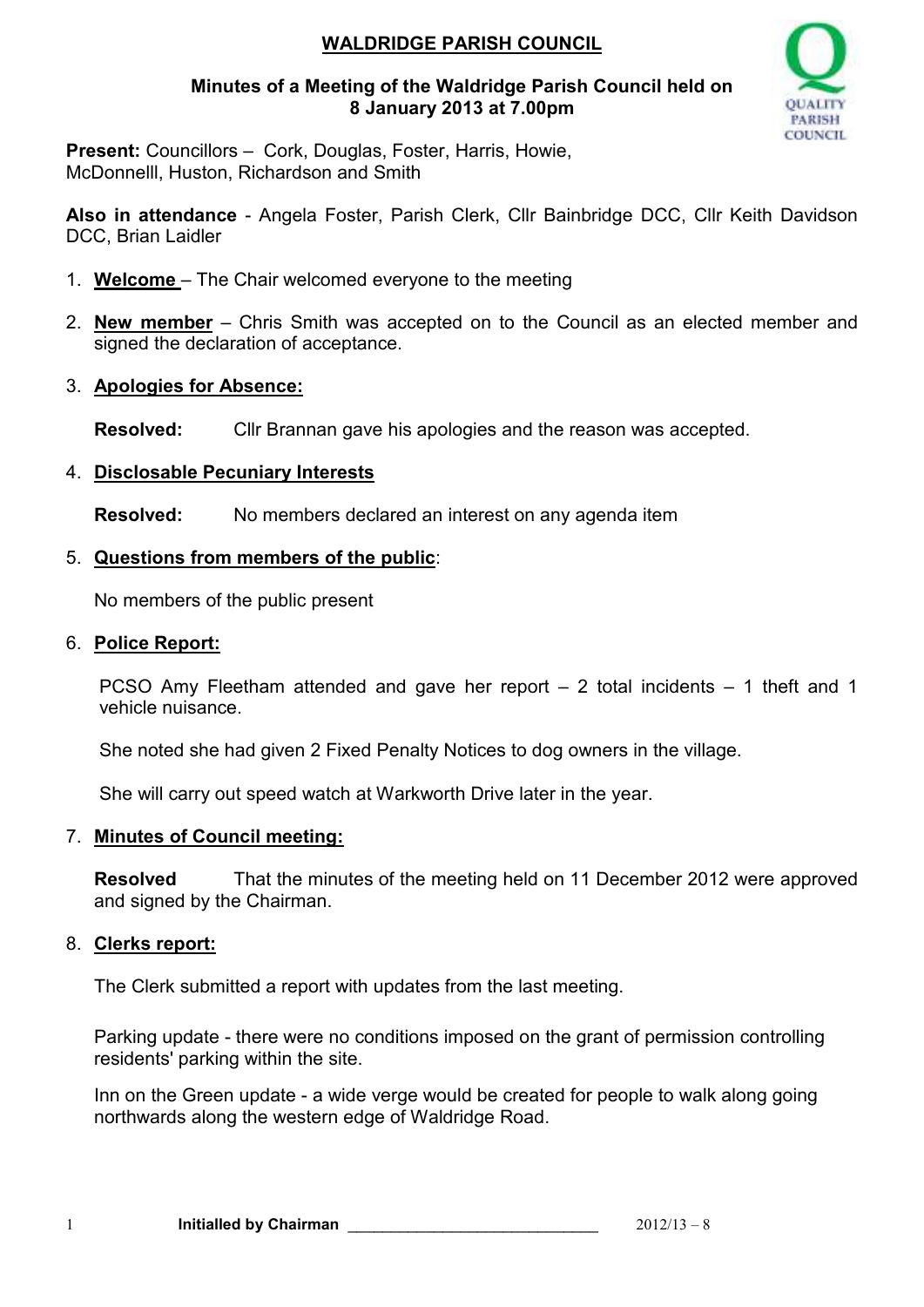#### 9. **Parish Matters and on-going items**

## a) **Planning applications received**

## **To consider any planning applications received after the agenda was published.**

| 2/12/00304/FUL | 2 Cheviot Close<br>Chester-le-Street<br>Durham DH2 3TS | Erection of fir<br>above existin<br>of dwelling |
|----------------|--------------------------------------------------------|-------------------------------------------------|
|                |                                                        |                                                 |

rst floor extension g garage at side

*Resolved: To recommend approval.*

# b) **To consider any planning applications received after the agenda was published.**

## *No plans submitted*

c) **Quarterly accounts** - The clerk submitted the accounts for approval

*Resolved: The petty cash, bank statement, reconciliation and budget were approved and signed by the chair* 

d) **Precept** - Three proposals were discussed in view of County Council changes in setting the precept

*Resolved: It was agreed to set the precept at 30,000 + £695 LCTSS Grant* 

# e) **Northumbria in Bloom working group**

**Resolved:** *A date of 6 February, one week before parish council meeting was arranged, this to continue until further notice.* 

f) **Section 106 money –** Quotes received from one contractor. Areas and ideas were discussed. These to be given to DCC for approval.

*Resolved: The Clerk to continue liaising with DCC and the contractors and arrange a site meeting.*

g) **Toilet floor** – A quote of £890.00 + vat was received from Durham Flooring. Two other quotes received but not anti-slip.

*Resolved: It was agreed to go with this quote, the Clerk to arrange fitting.*

# h) **Update on Millennium Green**

Cllr Bainbridge gave an update, the Clerk to arrange a site meeting with contractors.

i) **Litter pick** – A proposed programme of litter picks was discussed and the first date agreed

*Resolved: A date of 9 February 9.00 was arranged. The Clerk to advertise*